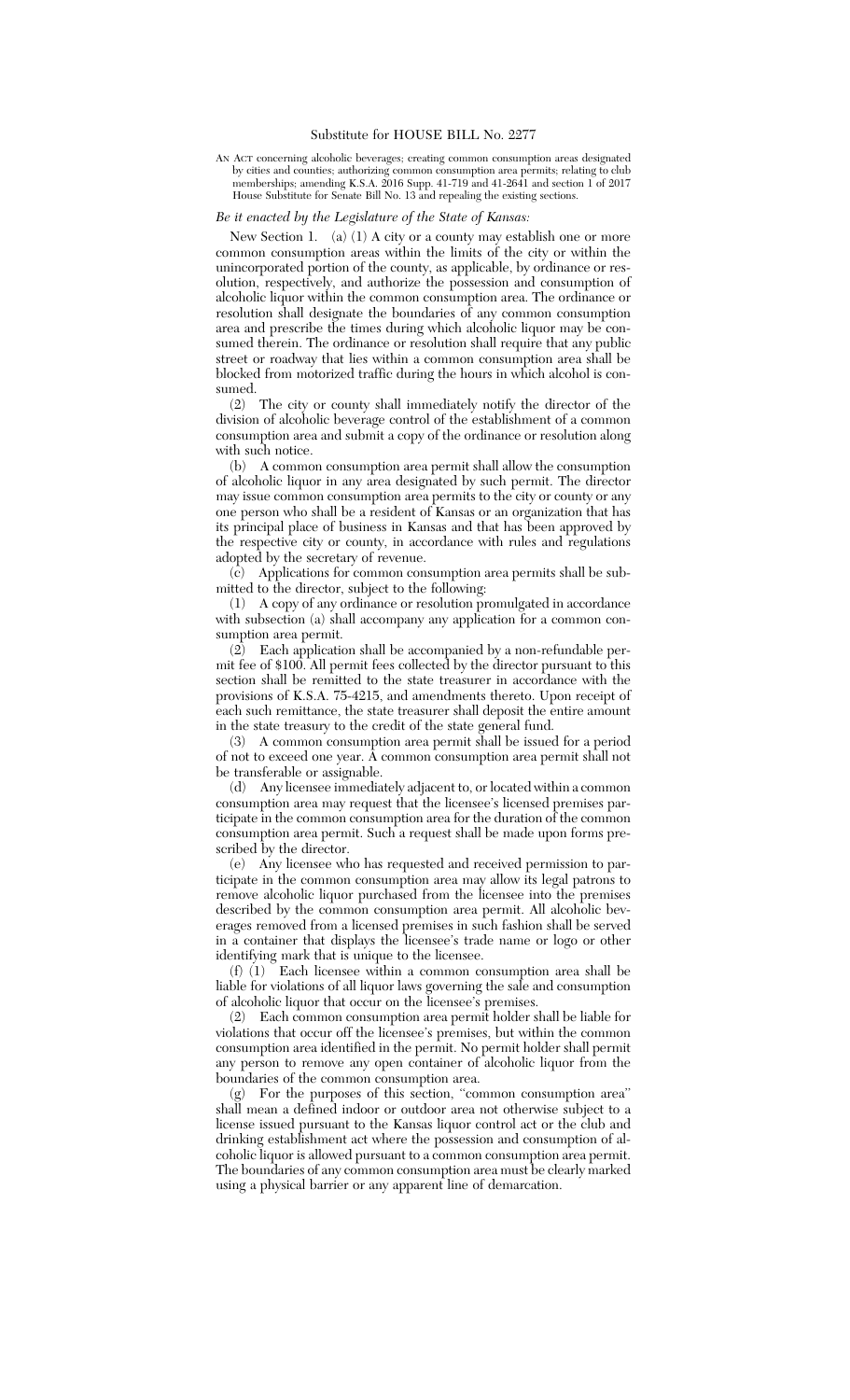(h) The secretary shall adopt rules and regulations to implement this section.

(i) This section shall be a part of and supplemental to the club and drinking establishment act.

Sec. 2. K.S.A. 2016 Supp. 41-719 is hereby amended to read as follows: 41-719. (a) (1) Except as otherwise provided herein and in K.S.A. 8-1599, and amendments thereto, no person shall drink or consume alcoholic liquor on the public streets, alleys, roads or highways or inside vehicles while on the public streets, alleys, roads or highways.

(2) Alcoholic liquor may be consumed at a special event or catered event held on public streets, alleys, roads, sidewalks or highways when a temporary permit has been issued pursuant to K.S.A. 41-2645, and amendments thereto, for such special event or when the caterer's licensee has provided the required notification pursuant to K.S.A. 41-2643, and amendments thereto. Any special event must be approved, by ordinance or resolution, by the local governing body of any city, county or township where such special event is being held. No alcoholic liquor may be consumed inside vehicles while on public streets, alleys, roads or highways at any special event or catered event.

(3) No person shall remove any alcoholic liquor from inside the boundaries of a special event as designated by the governing body of any city, county or township, or the boundaries of the catered event. The boundaries of a special event shall be clearly marked by signs, a posted map or other means which reasonably identify the area in which alcoholic liquor may be possessed or consumed at such special event.

(4) No person shall possess or consume alcoholic liquor inside the premises licensed as a special event that was not sold or provided by the licensee holding the temporary permit for such special event.

(b) *Alcoholic liquor may be consumed within common consumption areas designated by a city or county on public streets, alleys, roads, sidewalks or highways pursuant to section 1, and amendments thereto, except that no alcoholic liquor may be consumed inside vehicles while on public streets, alleys, roads or highways within a common consumption area. Further, no person shall remove any alcoholic liquor from inside the boundaries of the common consumption area which shall be clearly designated by a physical barrier.*

*(c)* No person shall drink or consume alcoholic liquor on private property except:

(1) On premises where the sale of liquor by the individual drink is authorized by the club and drinking establishment act;

(2) upon private property by a person occupying such property as an owner or lessee of an owner and by the guests of such person, if no charge is made for the serving or mixing of any drink or drinks of alcoholic liquor or for any substance mixed with any alcoholic liquor and if no sale of alcoholic liquor in violation of K.S.A. 41-803, and amendments thereto, takes place;

(3) in a lodging room of any hotel, motel or boarding house by the person occupying such room and by the guests of such person, if no charge is made for the serving or mixing of any drink or drinks of alcoholic liquor or for any substance mixed with any alcoholic liquor and if no sale of alcoholic liquor in violation of K.S.A. 41-803, and amendments thereto, takes place;

(4) in a private dining room of a hotel, motel or restaurant, if the dining room is rented or made available on a special occasion to an individual or organization for a private party and if no sale of alcoholic liquor in violation of K.S.A. 41-803, and amendments thereto, takes place;

(5) on the premises of a manufacturer, microbrewery, microdistillery or farm winery, if authorized by K.S.A. 41-305, 41-308a, 41-308b or K.S.A. 2016 Supp. 41-354, and amendments thereto;  $\div$ 

(6) on the premises of an unlicensed business as authorized pursuant to subsection (i) *(j); or*

*(7) within a common consumption area established pursuant to section 1, and amendments thereto*.

 $\left\langle \frac{\partial}{\partial t} \right\rangle$  No person shall drink or consume alcoholic liquor on public property except:

(1) On real property leased by a city to others under the provisions of K.S.A. 12-1740 through 12-1749, and amendments thereto, if such real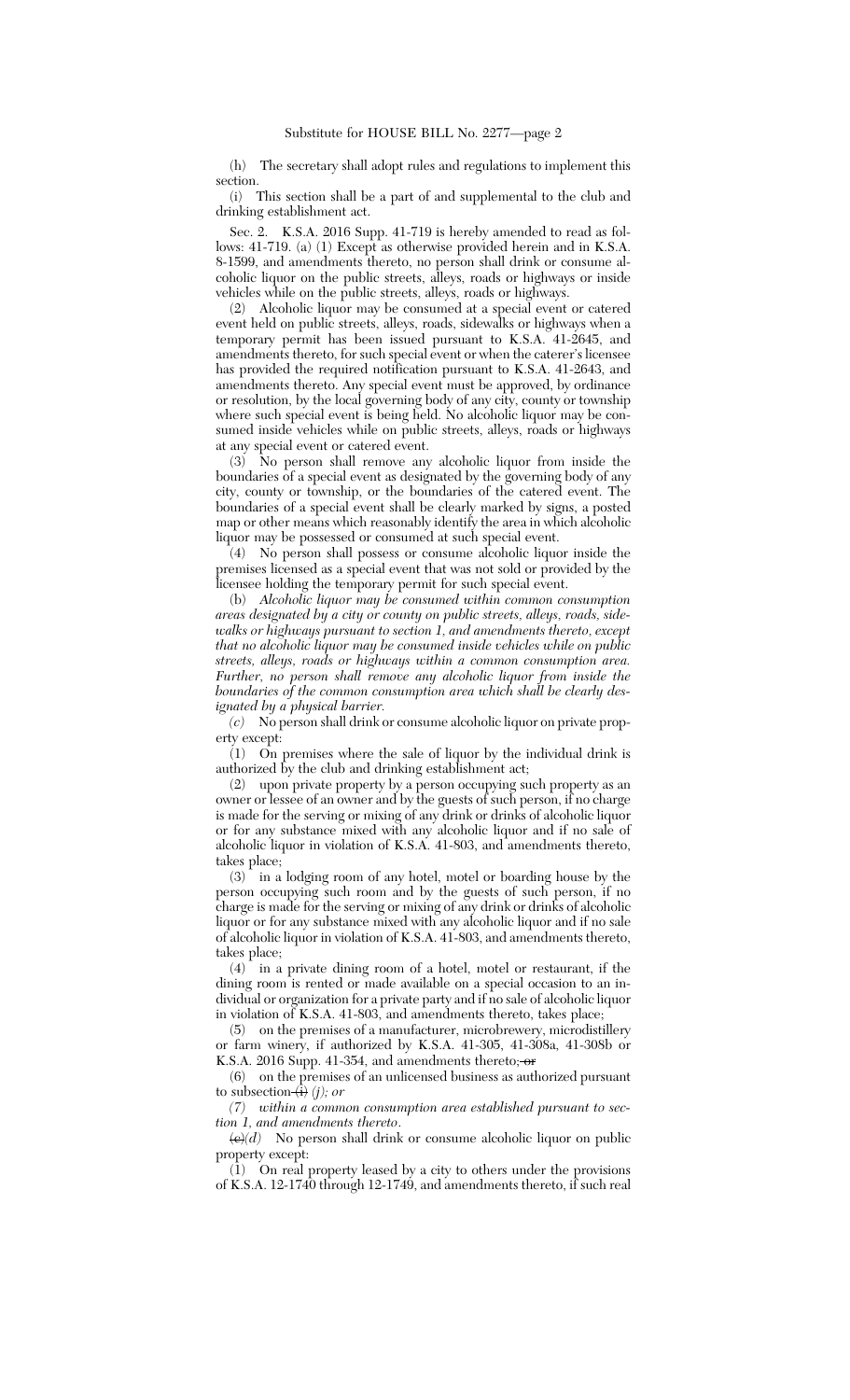property is actually being used for hotel or motel purposes or purposes incidental thereto.

(2) In any state-owned or operated building or structure, and on the surrounding premises, which is furnished to and occupied by any state officer or employee as a residence.

(3) On premises licensed as a club or drinking establishment and located on property owned or operated by an airport authority created pursuant to chapter 27 of the Kansas Statutes Annotated, and amendments thereto, or established by a city.

(4) On the state fair grounds on the day of any race held thereon pursuant to the Kansas parimutuel racing act.

(5) On the state fairgrounds, if: (A) The alcoholic liquor is domestic beer or wine or wine imported under K.S.A. 41-308a(e), and amendments thereto, and is consumed only for purposes of judging competitions; (B) the alcoholic liquor is wine or beer and is sold and consumed during the days of the Kansas state fair on premises leased by the state fair board to a person who holds a temporary permit issued pursuant to K.S.A. 41- 2645, and amendments thereto, authorizing the sale and serving of such wine or beer, or both; or  $(C)$  the alcoholic liquor is consumed on nonfair days in conjunction with bona fide scheduled events involving not less than 75 invited guests and the state fair board, in its discretion, authorizes the consumption of the alcoholic liquor, subject to any conditions or restrictions the board may require.

(6) In the state historical museum provided for by K.S.A. 76-2036, and amendments thereto, on the surrounding premises and in any other building on such premises, as authorized by rules and regulations of the state historical society.

(7) On the premises of any state-owned historic site under the jurisdiction and supervision of the state historical society, on the surrounding premises and in any other building on such premises, as authorized by rules and regulations of the state historical society.

(8) In a lake resort within the meaning of K.S.A. 32-867, and amendments thereto, on state-owned or leased property.

(9) On the premises of any Kansas national guard regional training center or armory, and any building on such premises, as authorized by rules and regulations of the adjutant general and upon approval of the Kansas military board.

(10) On the premises of any land or waters owned or managed by the department of wildlife, parks and tourism, except as otherwise prohibited by rules and regulations of the department adopted by the secretary pursuant to K.S.A. 32-805, and amendments thereto.

 $(11)^{-}$  On property exempted from this subsection  $\langle e \rangle$  pursuant to subsection  $\left(\frac{d}{e}, \frac{\partial}{e}, \frac{\partial}{f}\right)$  *(f)*,  $\left(\frac{f}{f}, \frac{\partial}{f}\right)$  *(k)* or  $\left(\frac{h}{f}\right)$  *(i)*.

(12) On the premises of the state capitol building or on its surrounding premises during an official state function of a nonpartisan nature that has been approved by the legislative coordinating council.

*(13) On premises of a common consumption area established by section 1, and amendments thereto.*

 $\langle d \rangle$ (*e*) Any city may exempt, by ordinance, from the provisions of subsection  $\left(\mathbf{e}\right)$  *(d)* specified property the title of which is vested in such city.

(e)*(f)* The board of county commissioners of any county may exempt, by resolution, from the provisions of subsection  $\left(\mathbf{e}\right)(d)$  specified property the title of which is vested in such county.

 $(f)(g)$  The state board of regents may exempt from the provisions of subsection  $\left\langle \epsilon \right\rangle$  *(d)* the Sternberg museum on the campus of Fort Hays state university, or other specified property which is under the control of such board and which is not used for classroom instruction, where alcoholic liquor may be consumed in accordance with policies adopted by such board.

 $\langle g \rangle(h)$  The board of regents of Washburn university may exempt from the provisions of subsection  $\left\langle e\right\rangle(d)$  the Mulvane art center and the Bradbury Thompson alumni center on the campus of Washburn university, and other specified property the title of which is vested in such board and which is not used for classroom instruction, where alcoholic liquor may be consumed in accordance with policies adopted by such board.

 $\langle \mathbf{h} \rangle$ *(i)* The board of trustees of a community college may exempt from the provisions of subsection  $\left\langle e\right\rangle(d)$  specified property which is under the control of such board and which is not used for classroom instruction,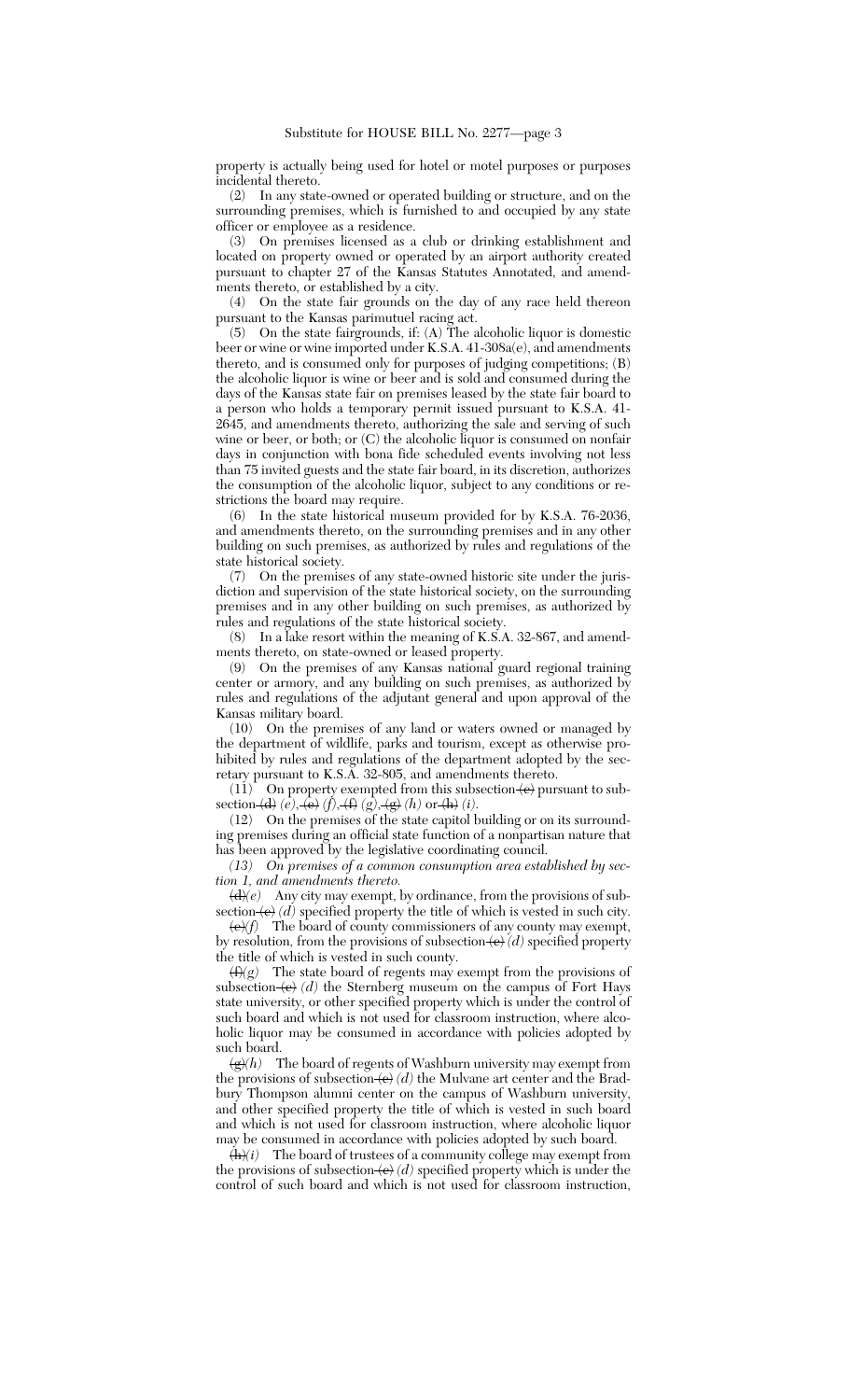where alcoholic liquor may be consumed in accordance with policies adopted by such board.

 $\overline{\langle i \rangle}(j)$  (1) An unlicensed business may authorize patrons or guests of such business to consume alcoholic liquor on the premises of such business provided:

(A) Such alcoholic liquor is in the personal possession of the patron and is not sold, offered for sale or given away by the owner of such business or any employees thereof;

(B) possession and consumption of alcoholic liquor shall not be authorized between the hours of 12 a.m. and 9 a.m.;

(C) the business, or any owner thereof, shall not have had a license issued under either the Kansas liquor control act or the club and drinking establishment act revoked for any reason; and

(D) no charge of any sort may be made by the business for the privilege of possessing or consuming alcoholic liquor on the premises, or for mere entry onto the premises.

(2) It shall be a violation of this section for any unlicensed business to authorize the possession or consumption of alcoholic liquor by a patron of such business when such authorization is not in accordance with the provisions of this subsection.

(3) For the purposes of this subsection, "patron" means a natural person who is a customer or guest of an unlicensed business.

 $\langle j \rangle$ *(k)* Violation of any provision of this section is a misdemeanor punishable by a fine of not less than \$50 or more than \$200 or by imprisonment for not more than six months, or both.

 $\langle k \rangle$  For the purposes of this section,  $\langle l \rangle$  "Special event" means a picnic, bazaar, festival or other similar community gathering, which has been approved by the local governing body of any city, county or township*; and*

*(2) ''common consumption area'' has the meaning as defined in section 1, and amendments thereto*.

Sec. 3. K.S.A. 2016 Supp. 41-2641 is hereby amended to read as follows: 41-2641. (a) A license for a class B club shall allow the licensee to: (1) Offer for sale, sell and serve alcoholic liquor for consumption on the licensed premises by members of such club and guests accompanying them; and  $(2)$  serve samples of alcoholic liquor free of charge on the licensed premises for consumption by such members and their families and guests accompanying them.

No charge of any sort may be made for a sample serving. A person may be served no more than five samples per visit. Samples may not be served to a minor. No samples may be removed from the licensed premises. Providing samples is prohibited for any licensee who charges a cover charge or entry fee at any time during the business day. No consideration shall be requested or required for entry onto the premises, participation in any event taking place on the premises or to remain on the premises.

(b) (1) Subject to the provisions of subsection (b)(2), any two or more class A or class B clubs may permit, by an agreement filed with and approved by the director, the members of each such club to have access to all other clubs which are parties to such agreement. The privileges extended to the visiting members of other clubs under such an agreement shall be determined by the agreement and, if the agreement so provides, any club which is a party to such agreement may sell, offer for sale and serve, to any person who is a member of another club which is a party to such agreement, alcoholic liquor for consumption on the licensed premises by such person and such person's family, and guests accompanying them.

(2) A class B club may enter into a reciprocal agreement authorized by subsection  $(b)(1)$  only if the class B club is a restaurant.

(c) Except as provided by subsection (d), an applicant for membership in a class B club shall, before becoming a member of such club:

(1) Be screened by the club for good moral character; *and*

(2) pay an annual membership fee of not less than  $$10;$  and

(3) wait for a period of 10 days after completion of the application form and payment of the membership fee.

 $(d)$  Notwithstanding the membership fee and waiting period requirement of subsection (c):

(1) Any class B club located on the premises of a hotel or RV resort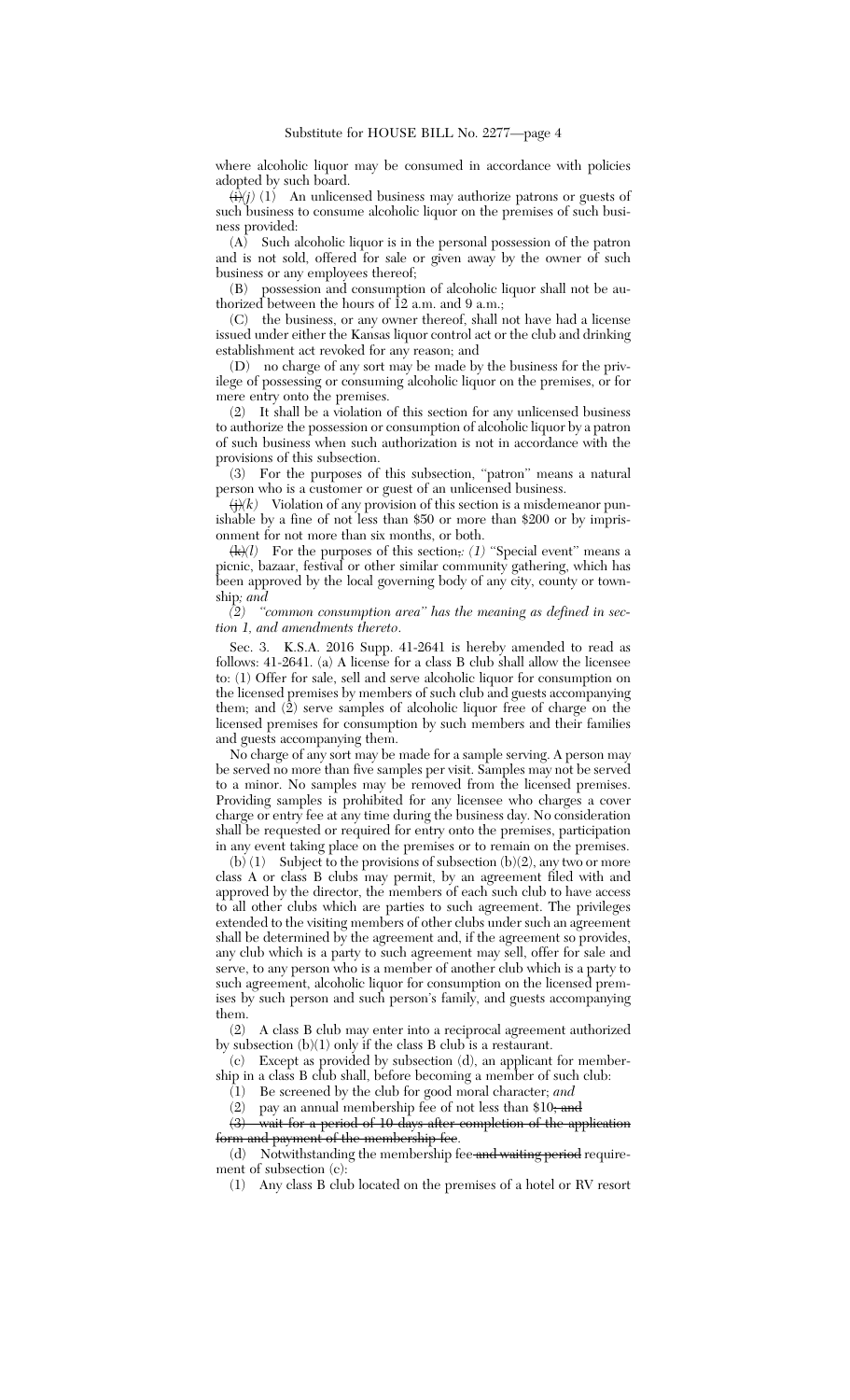may establish rules whereby a guest, who registered at the hotel or RV resort and who is not a resident of the county in which the club is located, may file application for temporary membership in such club. The membership, if granted, shall be valid only for the period of time that the guest is a bona fide registered guest at the hotel or RV resort and such temporary membership shall not be subject to the waiting period or fee requirement of this section.

(2) Any class B club located on property which is owned or operated by a municipal airport authority and upon which consumption of alcoholic liquor is authorized by law may establish rules whereby an air traveler who is a holder of a current airline ticket may file application for temporary membership in such club for the day such air traveler's ticket is valid, and such temporary membership shall not be subject to the waiting period or fee requirement of this section.

(3) Any class B club may establish rules whereby military personnel of the armed forces of the United States on temporary duty and housed at or near any military installation located within the exterior boundaries of the state of Kansas may file application for temporary membership in such club. The membership, if granted, shall be valid only for the period of the training, not to exceed 20 weeks. Any person wishing to make application for temporary membership in a class B club under this subsection (d)(3) shall present the temporary duty orders to the club. Temporary membership issued under this subsection (d)(3) shall not be subject to the waiting period or fee requirements of this section.

(4) Any class B club may enter into a written agreement with a hotel or RV resort whereby a guest who is registered at the hotel or RV resort and who is not a resident of the county in which the club is located may file application for temporary membership in such club. The temporary membership, if granted, shall be valid only for the period of time that the guest is a bona fide registered guest at the hotel or RV resort and shall not be subject to the waiting period or dues *fee* requirement of this section. A club may enter into a written agreement with a hotel or RV resort pursuant to this provision only if: (A) The hotel or RV resort is located in the same county as the club; (B) there is no class B club located on the premises of the hotel or RV resort; and (C) no other club has entered into a written agreement with the hotel or RV resort pursuant to this section.

(5) Any class B club located in a racetrack facility where races with parimutuel wagering are conducted under the Kansas parimutuel racing act may establish rules whereby persons attending such races may file an application for temporary membership in such club for the day such person is attending such races, and such temporary membership shall not be subject to the waiting period or fee requirement of this section.

(e) A licensee may store on its premises wine sold to a customer for consumption at a later date on its premises in the unopened container. Such wine must be kept separate from all other alcohol stock and in a secure locked area separated by customer. Such wine shall not be removed from the licensed premises in its unopened condition.

Sec. 4. On and after January 1, 2018, section 1 of 2017 House Substitute for Senate Bill No. 13 is hereby amended to read as follows: Section 1. (a) Notwithstanding the provisions of K.S.A. 41-1101, and amendments thereto, or the provisions of the Kansas cereal malt beverage act, a distributor may establish reasonable minimum order quantities or minimum dollar value of an order, or both, for alcoholic liquor *beer* and cereal malt beverages distributed by the distributor to a retailer.

(b) The provisions of K.S.A. 41-1101(b), and amendments thereto, shall apply to a person licensed pursuant to K.S.A. 41-2702, and amendments thereto, to sell cereal malt beverage and beer containing not more than 6% alcohol by volume to the same extent it applies to a retailer licensed pursuant to the Kansas liquor control act, and the provisions of K.S.A. 41-1101(d), and amendments thereto, shall apply to a retailer licensed pursuant to the Kansas liquor control act to the same extent it applies to a retailer licensed pursuant to K.S.A. 41-2702, and amendments thereto.

(c) This section shall be a part of and supplemental to the Kansas liquor control act.